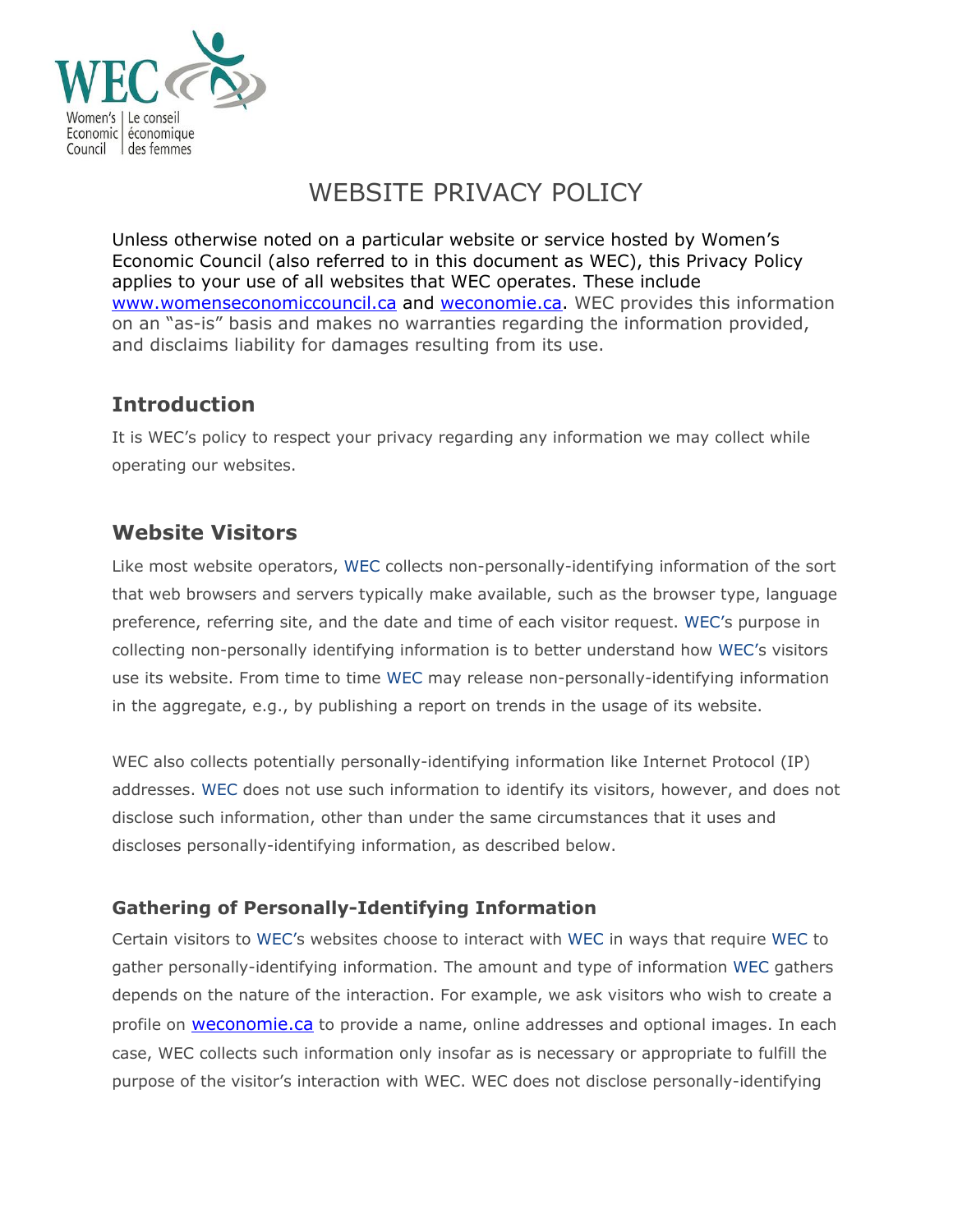information other than as described below. And visitors can always refuse to supply personally-identifying information, with the caveat that it may prevent them from engaging in certain website-related activities.

#### **Aggregated Statistics**

WEC may collect statistics about the behaviour of visitors to its websites. For instance, WEC may monitor the most popular parts of the **[weconomie.ca](http://weconomie.ca/)** or

[womenseconomiccouncil.ca](http://womenseconomiccouncil.ca/) sites. WEC may display this information publicly or provide it to others. However, WEC does not disclose personally identifying information other than as described below.

#### **Protection of Certain Personally-Identifying Information**

WEC discloses potentially personally-identifying and personally-identifying information only to those of its employees, contractors and affiliated organizations that (i) need to know that information in order to process it on WEC's behalf or to provide services available at WEC's websites, and (ii) that have agreed not to disclose it to others. Some of those employees, contractors and affiliated organizations may be located outside of your home country; by using WEC's websites, you consent to the transfer of such information to them. WEC will not rent or sell potentially personally identifying and personally identifying information to anyone. Other than to its employees, contractors and affiliated organizations, as described above, WEC discloses potentially personally-identifying and personally identifying information only when required to do so by law, or when WEC believes in good faith that disclosure is reasonably necessary to protect the property or rights of WEC, third parties or the public at large. If you are a registered user of a WEC website and have supplied your email address, WEC may occasionally send you an email to tell you about new features, solicit your feedback, or just keep you up to date with what's going on with WEC and our products. We frequently use our social media such as Facebook or Twitter to communicate this type of information, so we expect to keep this type of email to a minimum. If you send us a request (for example via a support email or via one of our feedback mechanisms), we reserve the right to publish it in order to help us clarify or respond to your request or to help us support other users. WEC takes all measures reasonably necessary to protect against the unauthorized access, use, alteration or destruction of potentially personally-identifying and personally-identifying information.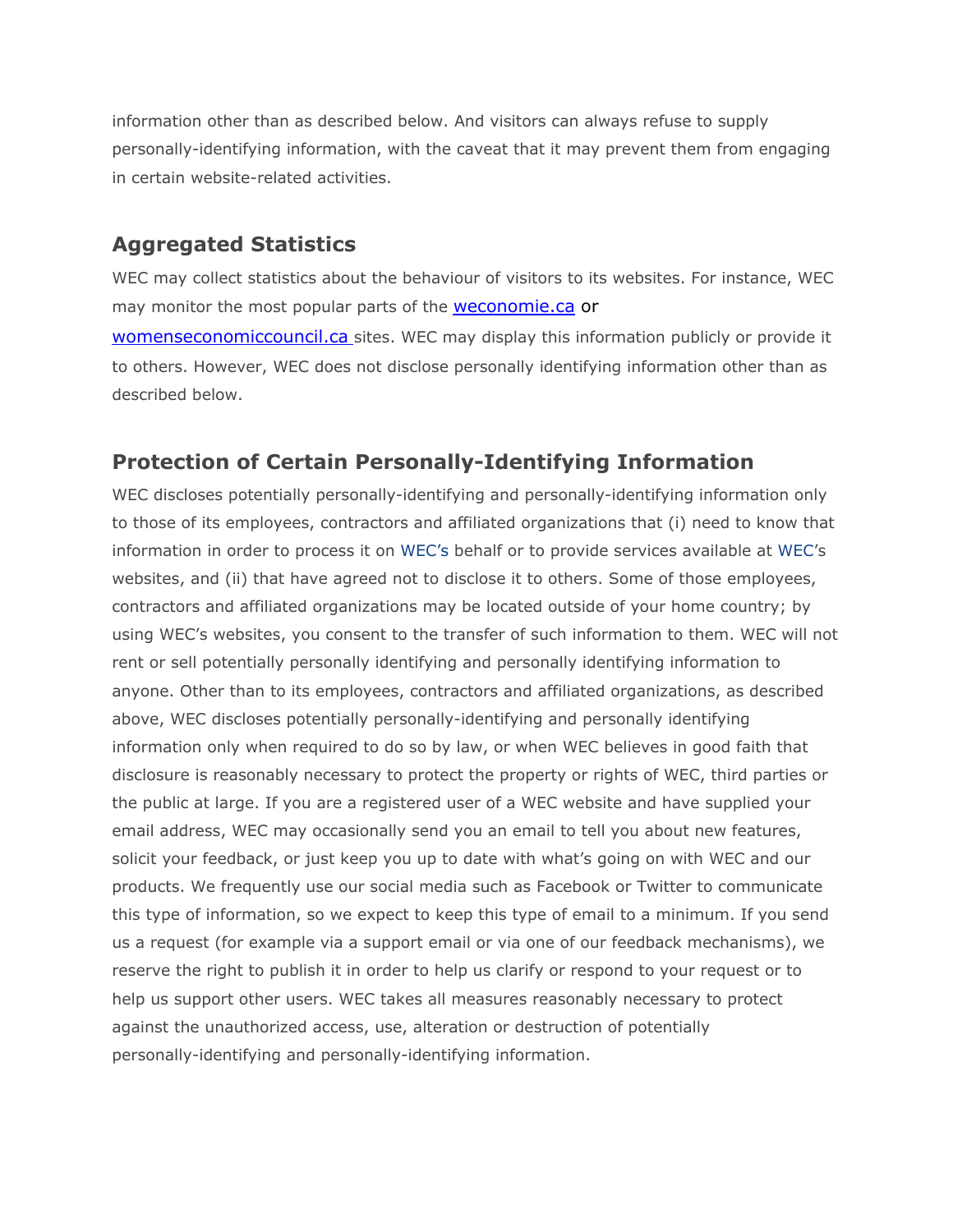### **Cookies**

A cookie is a string of information that a website stores on a visitor's computer, and that the visitor's browser provides to the website each time the visitor returns. WEC uses cookies to help WEC identify and track visitors, their usage of WEC websites, and their website access preferences. WEC visitors who do not wish to have cookies placed on their computers should set their browsers to refuse cookies before using WEC's websites, with the drawback that certain features of WEC's websites may not function properly without the aid of cookies.

### **Privacy Policy Changes**

Although most changes are likely to be minor, WEC may change its Privacy Policy from time to time, and in WEC's sole discretion. WEC encourages visitors to frequently check this page for any changes to its Privacy Policy. Your continued use of this site after any change in this Privacy Policy will constitute your acceptance of such change.

# Terms of Service

The following terms and conditions govern all use of the [weconomie.ca](http://weconomie.ca/) and [womenseconomiccouncil.ca](http://womenseconomiccouncil.ca/) websites and all content, services and products available at or through the website (taken together, the Website). The Website is owned and operated by Women's Economic Council. The Website is offered subject to your acceptance without modification of all of the terms and conditions contained herein and all other operating rules, policies and procedures that may be published from time to time on this Site by Women's Economic Council (collectively, the "Agreement").

Please read this Agreement carefully before accessing or using the Website. By accessing or using any part of the Website, you agree to become bound by the terms and conditions of this agreement. If you do not agree to all the terms and conditions of this agreement, then you may not access the Website or use any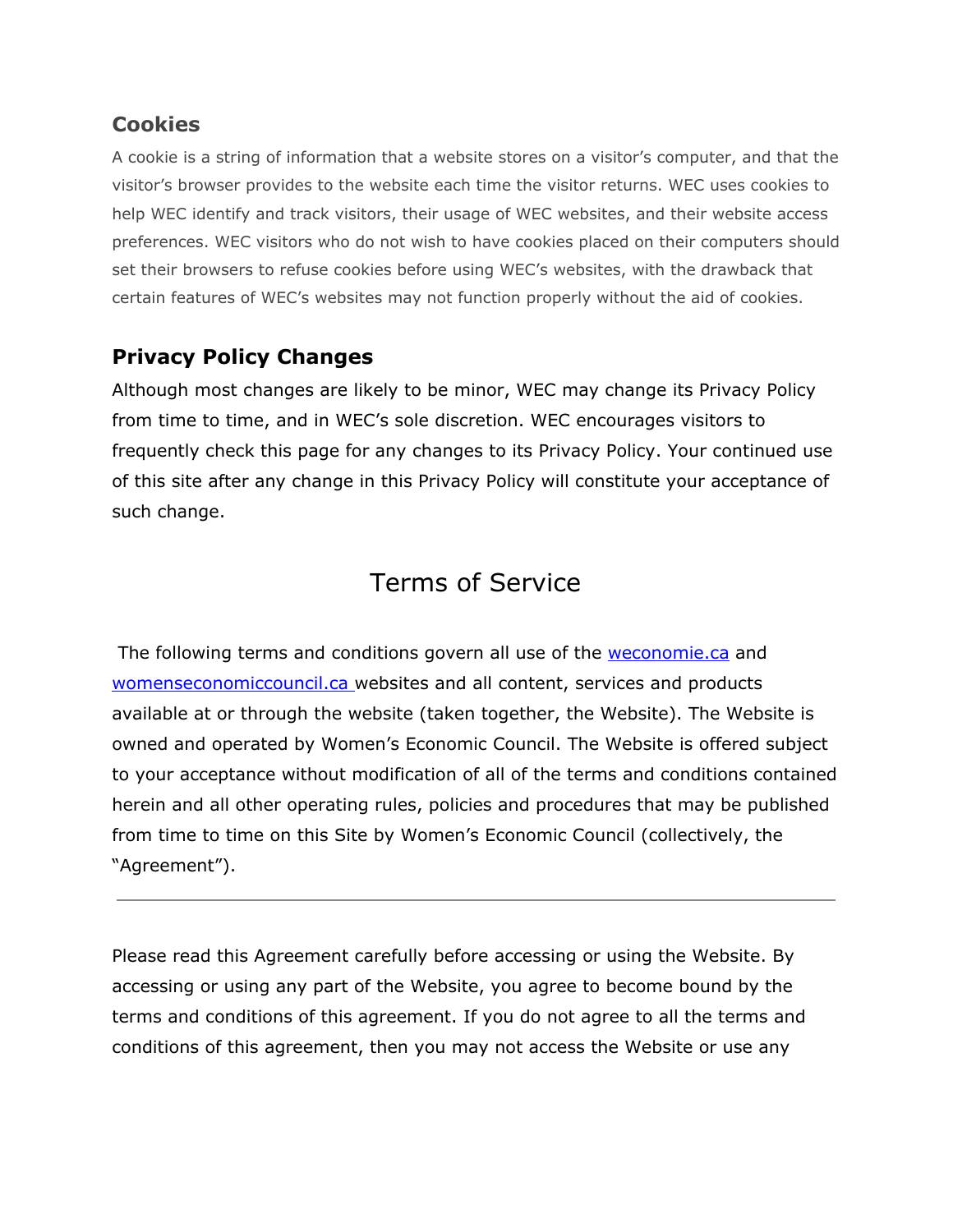services. If these terms and conditions are considered an offer by Women's Economic Council, acceptance is expressly limited to these terms.

### **Your Account**

You are responsible for maintaining the security of your account, and you are fully responsible for all activities that occur under the account and any other actions taken in connection with it. You must not use your account in a misleading or unlawful manner, including in a manner intended to trade on the name or reputation of others, and Women's Economic Council may change or remove any description or keyword that it considers inappropriate or unlawful, or otherwise likely to cause Women's Economic Council liability. You must immediately notify Women's Economic Council of any unauthorized uses of your account or any other breaches of security. Women's Economic Council will not be liable for any acts or omissions by You, including any damages of any kind incurred as a result of such acts or omissions.

## **Responsibility of Contributors**

If you operate a blog, comment on a blog, post material to the Website, post links on the Website, or otherwise make (or allow any third party to make) material available by means of the Website (any such material, "Content"), You are entirely responsible for the content of, and any harm resulting from, that Content. That is the case regardless of whether the Content in question constitutes text, graphics, an audio file, or computer software. By making Content available, you represent and warrant that:

- The downloading, copying and use of the Content will not infringe the proprietary rights, including but not limited to the copyright, patent, trademark or trade secret rights, of any third party;
- If your employer has rights to intellectual property you create, you have either (i) received permission from your employer to post or make available the Content, including but not limited to any software, or (ii) secured from your employer a waiver as to all rights in or to the Content;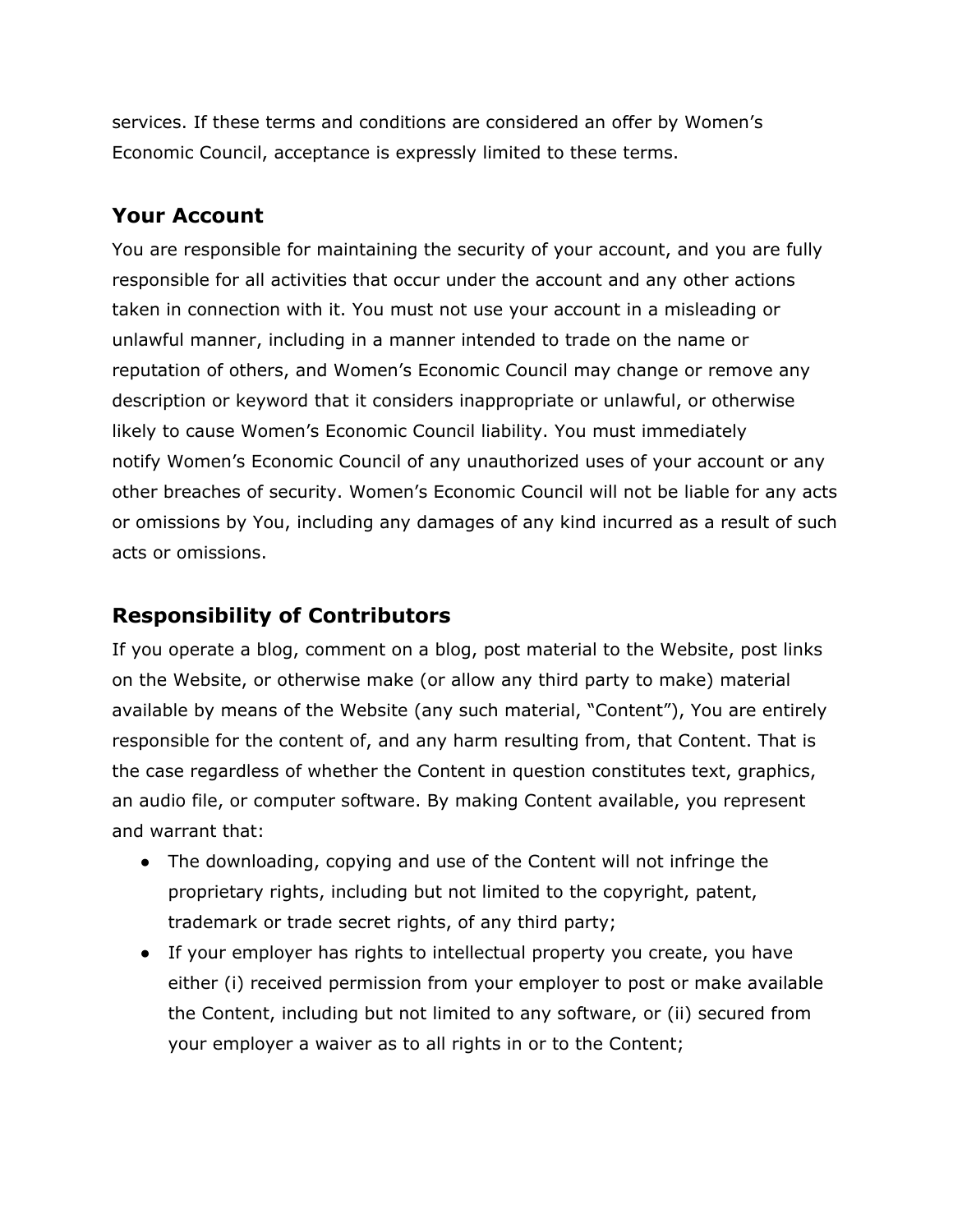- You have fully complied with any third-party licences relating to the Content, and have done all things necessary to successfully pass through to end users any required terms;
- The Content does not contain or install any viruses, worms, malware, Trojan horses or other harmful or destructive content;
- The Content is not spam, and does not contain unethical or unwanted commercial content designed to drive traffic to third party sites or boost the search engine rankings of third party sites, or to further unlawful acts (such as phishing) or mislead recipients as to the source of the material (such as spoofing);
- The Content is not obscene, libelous or defamatory, hateful or racially or ethnically objectionable, and does not violate the privacy or publicity rights of any third party; and
- You have, in the case of Content that includes computer code, accurately categorized and/or described the type, nature, uses and effects of the materials, whether requested to do so by Women's Economic Council or otherwise.

By submitting Content to Women's Economic Council for inclusion on weconomie.ca or womenseconomiccouncil.ca, you grant Women's Economic Council a world-wide, royalty-free, and non-exclusive licence to reproduce, modify, adapt and publish the Content solely for the purpose of displaying, distributing and promoting your blog. If you delete Content, Women's Economic Council will use reasonable efforts to remove it from the Website, but you acknowledge that caching or references to the Content may not be made immediately unavailable.

Without limiting any of those representations or warranties, Women's Economic Council has the right (though not the obligation) to, in Women's Economic Council's sole discretion (i) refuse or remove any content that, in Women's Economic Council's reasonable opinion, violates any Women's Economic Council policy or is in any way harmful or objectionable, or (ii) terminate or deny access to and use of the Website to any individual or entity for any reason, in Women's Economic Council's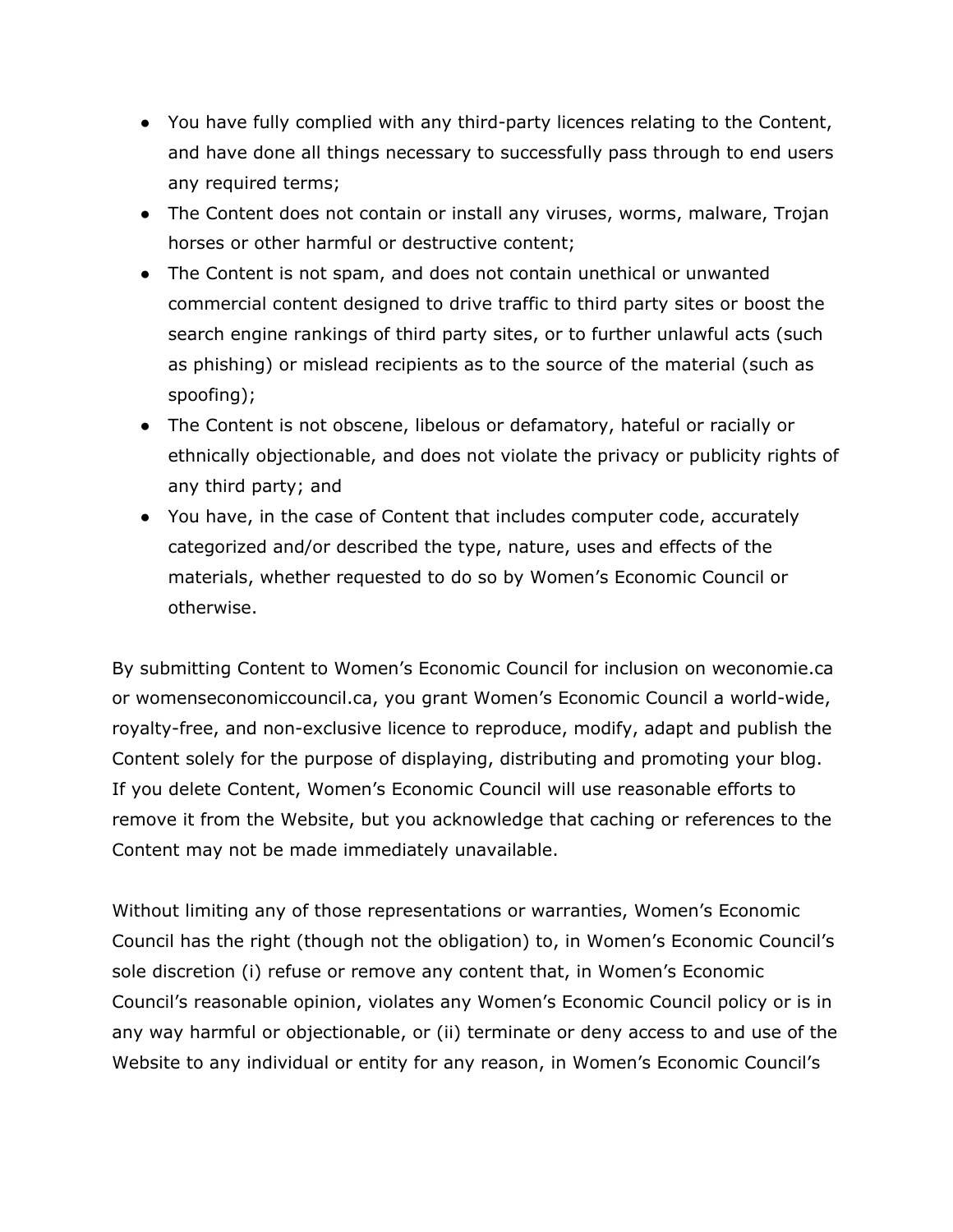sole discretion. Women's Economic Council will have no obligation to provide a refund of any amounts previously paid.

#### **Responsibility of Website Visitors**

Women's Economic Council has not reviewed, and cannot review, all of the material, including computer software, posted to the Website, and cannot therefore be responsible for that material's content, use or effects. By operating the Website, Women's Economic Council does not represent or imply that it endorses the material there posted, or that it believes such material to be accurate, useful or non-harmful. You are responsible for taking precautions as necessary to protect yourself and your computer systems from viruses, worms, Trojan horses, and other harmful or destructive content. The Website may contain content that is offensive, indecent, or otherwise objectionable, as well as content containing technical inaccuracies, typographical mistakes, and other errors. The Website may also contain material that violates the privacy or publicity rights, or infringes the intellectual property and other proprietary rights, of third parties, or the downloading, copying or use of which is subject to additional terms and conditions, stated or unstated. Women's Economic Council disclaims any responsibility for any harm resulting from the use by visitors of the Website, or from any downloading by those visitors of content there posted.

### **Content Posted on Other Websites**

We have not reviewed, and cannot review, all of the material, including computer software, made available through the websites and webpages to which the Website links, and that link to the Website. Women's Economic Council does not have any control over those non-weconomie.ca or womensecoomiccouncil.ca websites and webpages, and is not responsible for their contents or their use. By linking to non-weconomie.ca or womensecoomiccouncil.ca websites and webpages, Women's Economic Council does not represent or imply that it endorses such website or webpage. You are responsible for taking precautions as necessary to protect yourself and your computer systems from viruses, worms, Trojan horses, and other harmful or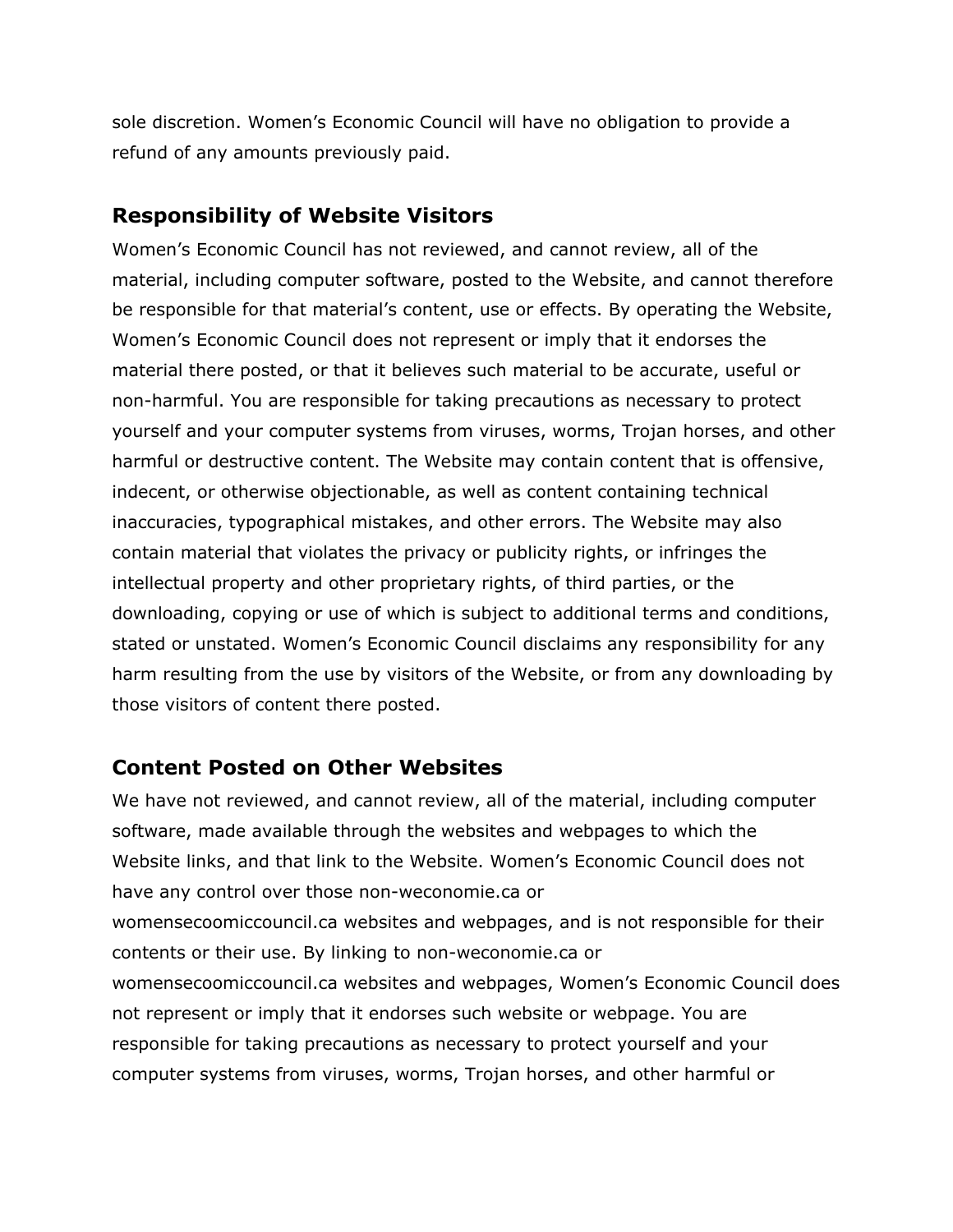destructive content. WEC disclaims any responsibility for any harm resulting from your use of non-weconomie.ca and womenseconomiccouncil.ca websites and webpages.

#### **Copyright Infringement and DMCA Policy**

As WEC asks others to respect its intellectual property rights, it respects the intellectual property rights of others. If you believe that material located on or linked to by the Website violates your copyright, you are encouraged to notify WEC in accordance with WEC's Digital Millennium Copyright Act ("DMCA") Policy. Women's Economic Council will respond to all such notices, including as required or appropriate by removing the infringing material or disabling all links to the infringing material. In the case of a visitor who may infringe or repeatedly infringes the copyrights or other intellectual property rights of WEC or others, WEC may, in its discretion, terminate or deny access to and use of the Website. In the case of such termination, WEC will have no obligation to provide a refund of any amounts previously paid to WEC.

### **Intellectual Property**

This Agreement does not transfer from WEC to you any WEC or third party intellectual property, and all right, title and interest in and to such property will remain (as between the parties) solely with WEC. Women's Economic Council, WEC trademarks and URLs and all other trademarks, service marks, graphics and logos used in connection with the Website are trademarks or registered trademarks of WEC or WEC's licensors. Other trademarks, service marks, graphics and logos used in connection with the Website may be the trademarks of other third parties. Your use of the Website grants you no right or license to reproduce or otherwise use any WEC or third-party trademarks.

### **Changes**

Women's Economic Council reserves the right, at its sole discretion, to modify or replace any part of this Agreement. It is your responsibility to check this Agreement periodically for changes. Your continued use of, or access to, the Website following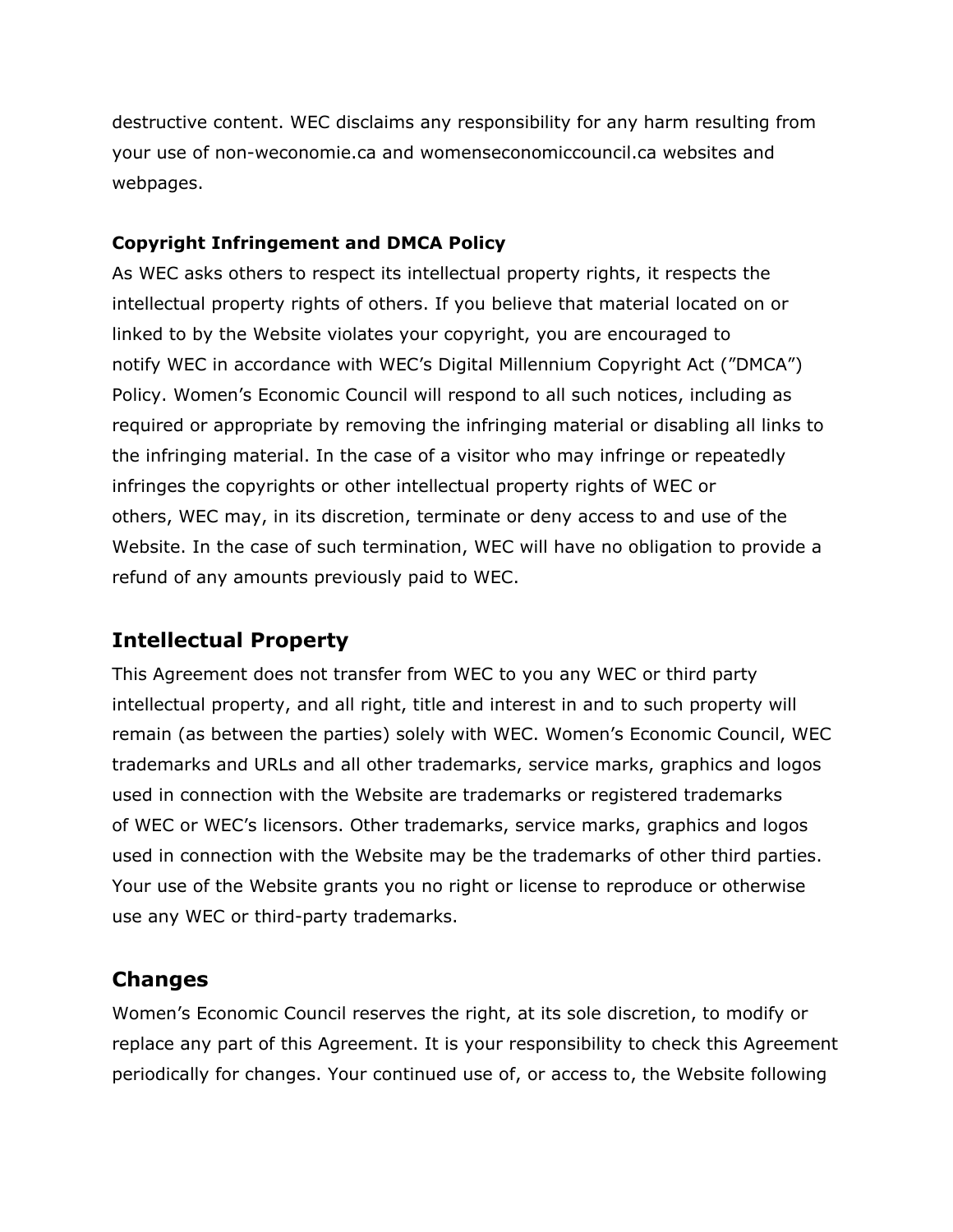the posting of any changes to this Agreement constitutes acceptance of those changes. Women's Economic Council may also, in the future, offer new services and/or features through the Website (including, the release of new tools and resources). Such new features and/or services shall be subject to the terms and conditions of this Agreement.

## **Termination**

Women's Economic Council may terminate your access to all or any part of the Website at any time, with or without cause, with or without notice, effective immediately. If you wish to terminate this Agreement or your account (if you have one), you may simply discontinue using the Website. Notwithstanding the foregoing, if you have a Services account, such account can only be terminated by WEC if you materially breach this Agreement and fail to secure such breach within thirty (30) days from WEC's notice to you thereof; provided that, WEC can terminate the Website immediately as part of a general shut down of our service. All provisions of this Agreement which by their nature should survive termination shall survive termination, including, without limitation, ownership provisions, warranty disclaimers, indemnity and limitations of liability.

## **Disclaimer of Warranties**

The Website is provided "as is". Women's Economic Council and its suppliers and licensors hereby disclaim all warranties of any kind, express or implied, including, without limitation, the warranties of merchantability, fitness for a particular purpose and non-infringement. Neither WEC nor its suppliers and licensors, makes any warranty that the Website will be error free or that access thereto will be continuous or uninterrupted. You understand that you download from, or otherwise obtain content or services through the Website at your own discretion and risk.

## **Limitation of Liability**

In no event will WEC or its suppliers or licensors be liable with respect to any subject matter of this agreement under any contract, negligence, strict liability or other legal or equitable theory for: (i) any special, incidental or consequential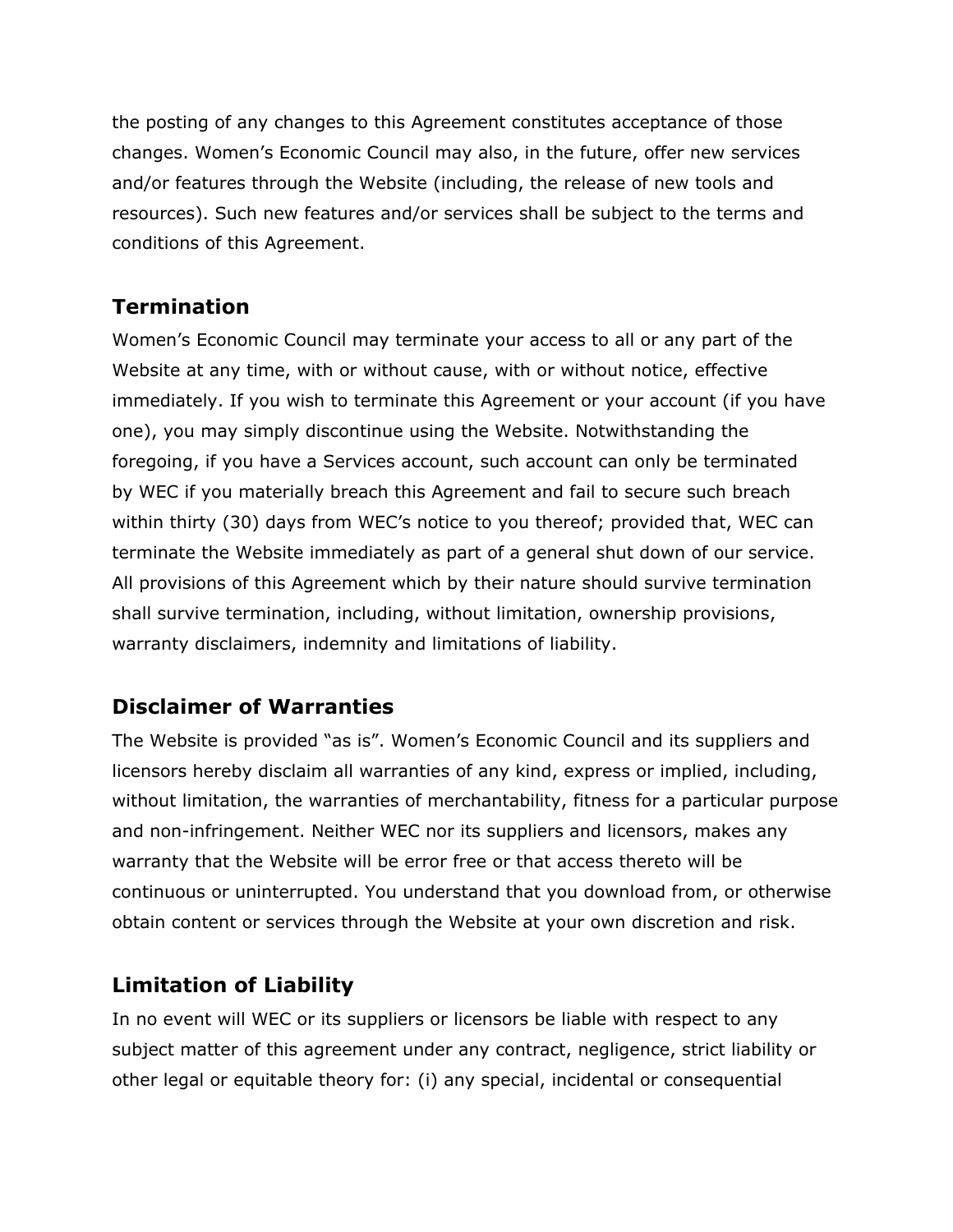damages; (ii) the cost of procurement or substitute products or services; (iii) for interruption of use or loss or corruption of data; or (iv) for any amounts that increase the fees paid by you to WEC under this agreement during the twelve (12) month period prior to the date the cause of the action accrues. Women's Economic Council shall have no liability for any failure or delay due to matters beyond their reasonable control. The foregoing shall not apply to the extent prohibited by applicable law.

#### **General Representation and Warranty**

You represent and warrant that (i) your use of the Website will be in strict accordance with the WEC Privacy Policy, with this Agreement and with all applicable laws and regulations (including without limitation any local laws or regulations in your country, state, city, or other governmental area, regarding online conduct and acceptable content, and including all applicable laws regarding the transmission of technical data exported from Canada or the country in which you reside) and (ii) your use of the Website will not infringe or misappropriate the intellectual property rights of any third party.

## **Indemnification**

You agree to indemnify and hold harmless WEC, its contractors and its licensors and their respective directors, officers, employees and agents from and against any and all claims and expenses, including attorneys' fees, arising out of your use of the Website, including but not limited to out of your violation this Agreement.

### **Miscellaneous**

This Agreement constitutes the entire agreement between WEC and you concerning the subject matter hereof, and they may only be modified by a written amendment signed by an authorized executive of WEC, or by the posting by WEC of a revised version. Except to the extent applicable law, if any, provides otherwise, this Agreement, any access to or use of the Website will be governed by the laws of Canada, its provinces and Territories, excluding its conflict of law provisions, and